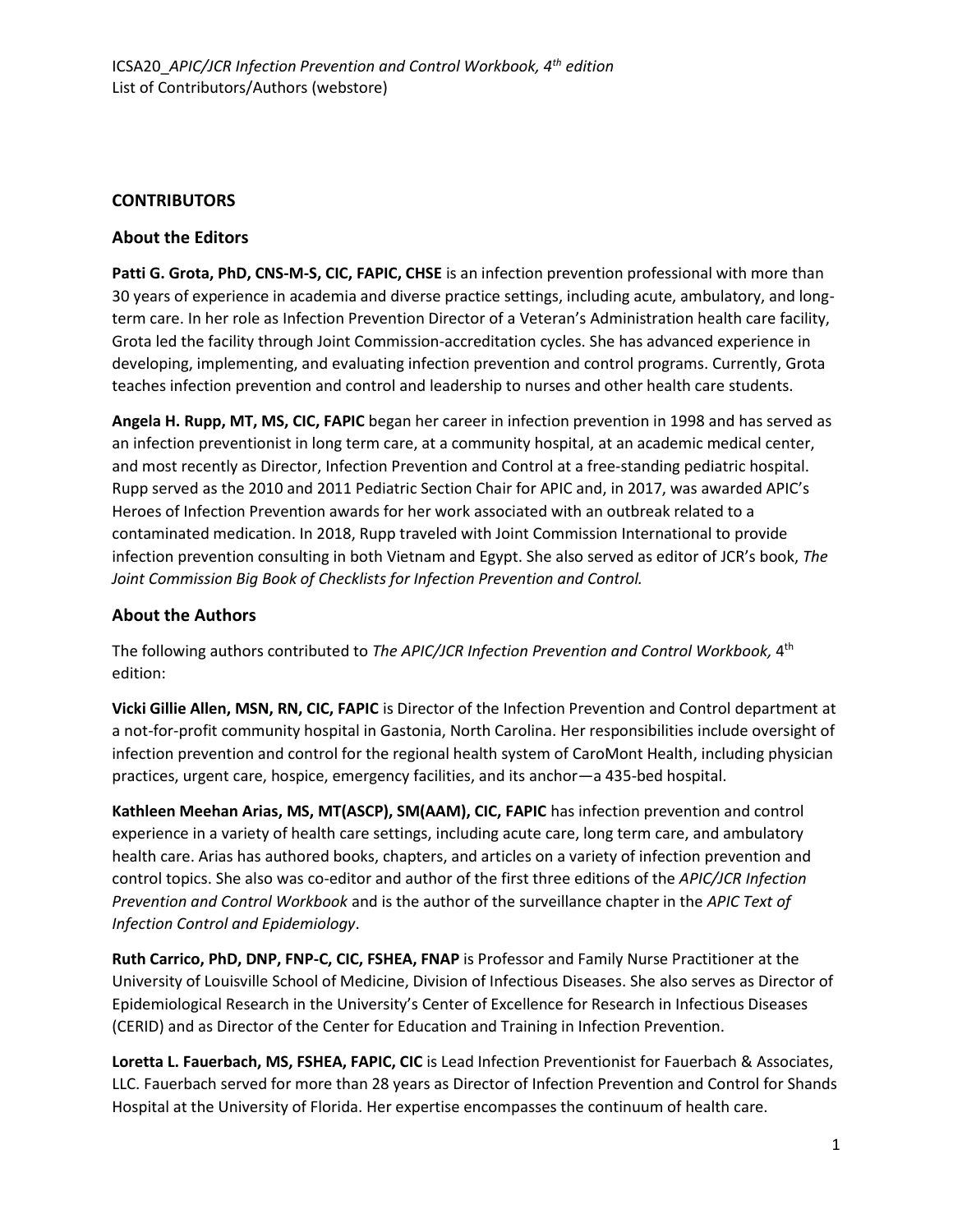**Sylvia Garcia-Houchins, RN, MBA, CIC** is Director of Infection Control and an ambulatory health care surveyor at The Joint Commission. She has provided infection prevention and control consultation in a variety of health care settings, including hospitals, health clinics, and dialysis centers, both domestic and international.

**Kathleen Gase, MBA, MPH, FAPIC, CIC** is Director of Clinical Excellence at Barnes-Jewish St. Peters and Progress West Hospitals in St. Louis. She has worked with BJC HealthCare, the New York State Department of Health, and Memorial Sloan-Kettering Cancer Center.

**Linda R. Greene, RN, MPS, CIC, FAPIC** is Director of Infection Prevention at the University of Rochester Highland Hospital, Rochester, New York. She has extensive experience in infection prevention in acute care, long-term care, and ambulatory surgery settings. She held leadership roles in her local APIC chapter before becoming a member of the APIC Board of Directors in 2010.

**Joan Ivaska, BS, MPH, CIC** is a Consultant for Joint Commission Resources and has worked in health care for more than 20 years, with expertise in performance improvement and infection prevention and control. Her career includes Vice President of Quality and Patient Safety for Cheyenne Regional Medical Center in Cheyenne, Wyoming, and working in biomedical research for Oregon Health & Science University and the University of Colorado Health Sciences Center.

**Wai Khuan Ng, PhD, RN, CIC, CPHQ, FAPIC** is Principal Consultant, Asia Pacific & International Infection Prevention and Control for Joint Commission International. An expert in infection prevention and control, Ng provides consulting services for infection prevention and control in international settings and across the health care continuum, including program assessment, professional development and mentoring, education and training, and product development.

**Chaz Rhone, MPH, CIC, FAPIC** is Division Manager for HCA Healthcare where he oversees the infection prevention programs for five acute care facilities in the Orlando, Florida area. He has been certified in infection control since 2012 and has worked both in the public and private sector. His expertise covers acute and long-term care settings.

**Terri Rebmann, PhD, RN, CIC, FAPIC** is Special Assistant to the Saint Louis University President, where she assists with COVID-19 response. She also is Director of the Institute for Biosecurity, Associate Dean for Academic and Faculty Affairs, and Professor of Epidemiology at the Saint Louis University College for Public Health & Social Justice.

**Barbara M. Soule, RN, MPA, CIC, FSHEA** has served as Principal Consultant in Infection Prevention and Control for Joint Commission Resources and Joint Commission International. She also served as Director of Infection Control and Epidemiology, Director of Safety, and Director of Quality Management Services at Providence St. Peter Hospital in Olympia, Washington, where she managed programs in quality and performance improvement, hospital epidemiology and infection control, risk management, utilization management, clinical research, staff education, and care management services.

**Elizabeth E. Tremblay, MPH, CPH, CIC,** is completing her third year of medical school at Florida State University College of Medicine. Prior to medical school, she was an infection control practitioner at UF Health Shands Hospital in Gainesville, Florida from 2012 to 2019. Tremblay earned a Bachelor of Science in microbiology in 2011 and a Master of Public Health in epidemiology in 2013 from the University of Florida. She has maintained certification in both public health (CPH) and infection control (CIC) since